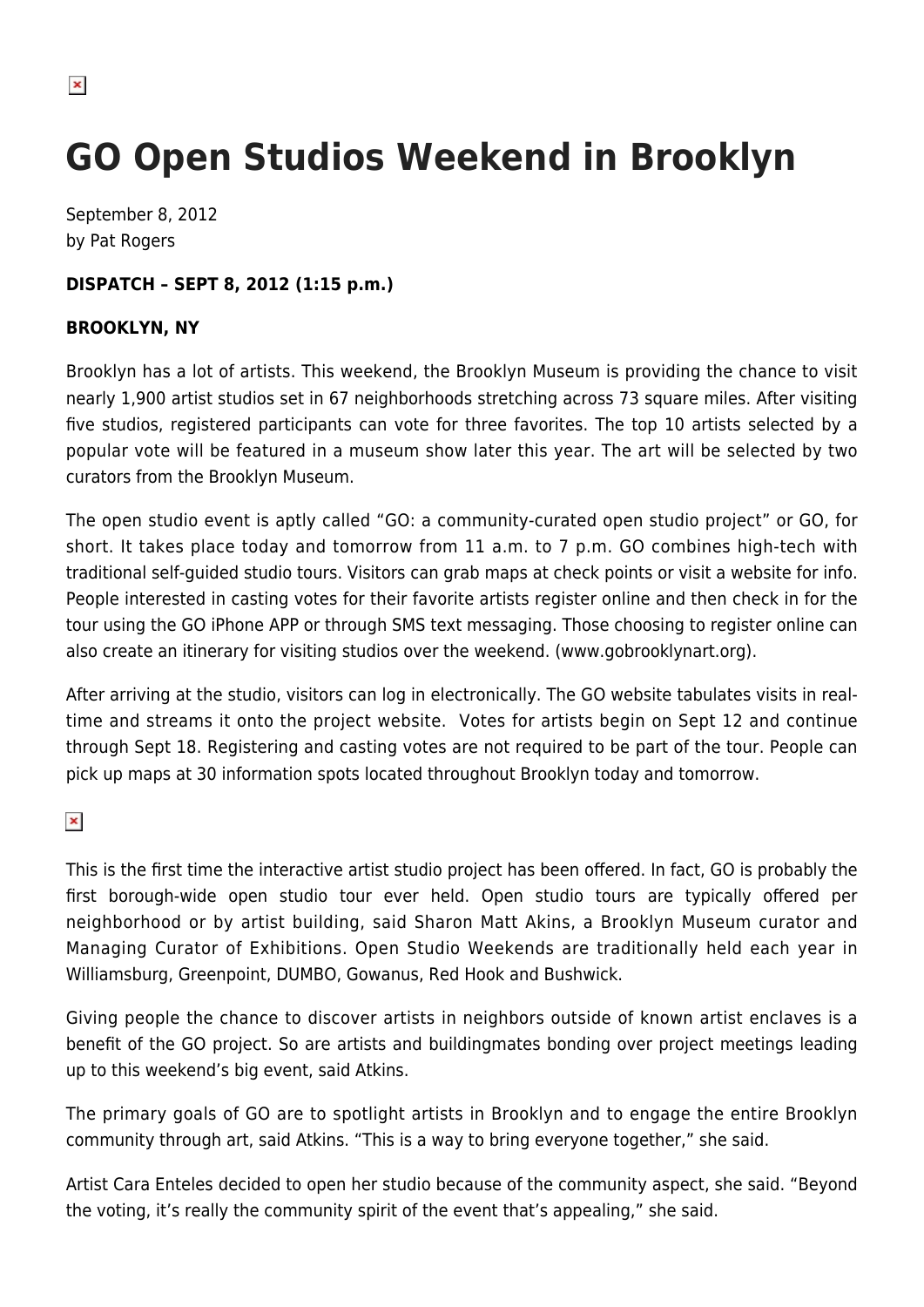Enteles's studio is located in Industry City, Bush Terminal. The building is a 10-block complex of warehouses built at the turn of the last century when it was a manufacturing Mecca, she explained. It's located on the Brooklyn waterfront by the Statue of Liberty and Greenwood Cemetery. The location doesn't typically have a concerted open studio so the GO project is an opportunity to soak up the building's vibe and check out Sunset Park.

Museum show aside, being part of an open studio event can be fun.

"I find the unsolicited feedback of an open studio interesting for better or worse," said Enteles. "It's a very different experience from a gallery setting in that attendees are able to see more of the artist's process."

Atkins said the museum hopes people visit studios and discover what Brooklyn has to offer artistically.

"The most important thing is to create a platform for artists and the community together," she said. "We hope people go out and see the work in their neighborhood, explore other neighborhoods and engage in the weekend."

Even if visiting all 1,861 artist studios isn't possible, viewing art from all participants is. A website set up for the projects provides a single artwork image from all participants that links to the artist website. Artists and art are searchable by medium, artist name, studio accessibility and by neighborhood. The result is an armchair tour of art that's being made in Brooklyn. To keep the scales balanced for all, rotating artworks presented in a grid do not include the artist name. Only by clicking through the image is the artist revealed.

**BASIC FACTS:** "GO" Open Studio is being held today and tomorrow throughout Brooklyn. The Main Meet point is the plaza outside Borough Hall, 209 Joralemon Street Brooklyn, NY. For GO details, visit www.gobrooklynart.org.

Ten artists selected by popular vote will be included in an exhibition at the Brooklyn Museum. The show will be held from Dec 1, 2012 through Feb 24, 2013. Studios visits for every winner will be conducted by Brooklyn Museum curators Sharon Matt Atkins, Managing Curator of Exhibitions, and Eugenie Tsai, the John and Barbara Vogelstein Curator of Contemporary Art. The pair will select the works to be included in the show.

The Brooklyn Museum is located at 200 Eastern Parkway, Brooklyn, NY. www.brooklynmuseum.org

**HAMPTONS CONNECTIONS:** Cara Enteles has exhibited for several years at Sarah Nightingale Gallery in Water Mill, NY. Edwina White, Trong Gia Nguyen and Jamie Knowles exhibited at QF Gallery in East Hampton, NY this summer. Don Porcella exhibited frequently with the Bonac Tonic artist collective in its early days. Tara Deporte has exhibited at Art Hamptons.

**Further afield on Long Island:** Nikki Romanello was part of the 2012 Patchogue Biennial. Julie Tremblay is currently exhibiting at the Nassau County Museum of Art in a 2-person show.

 $\pmb{\times}$